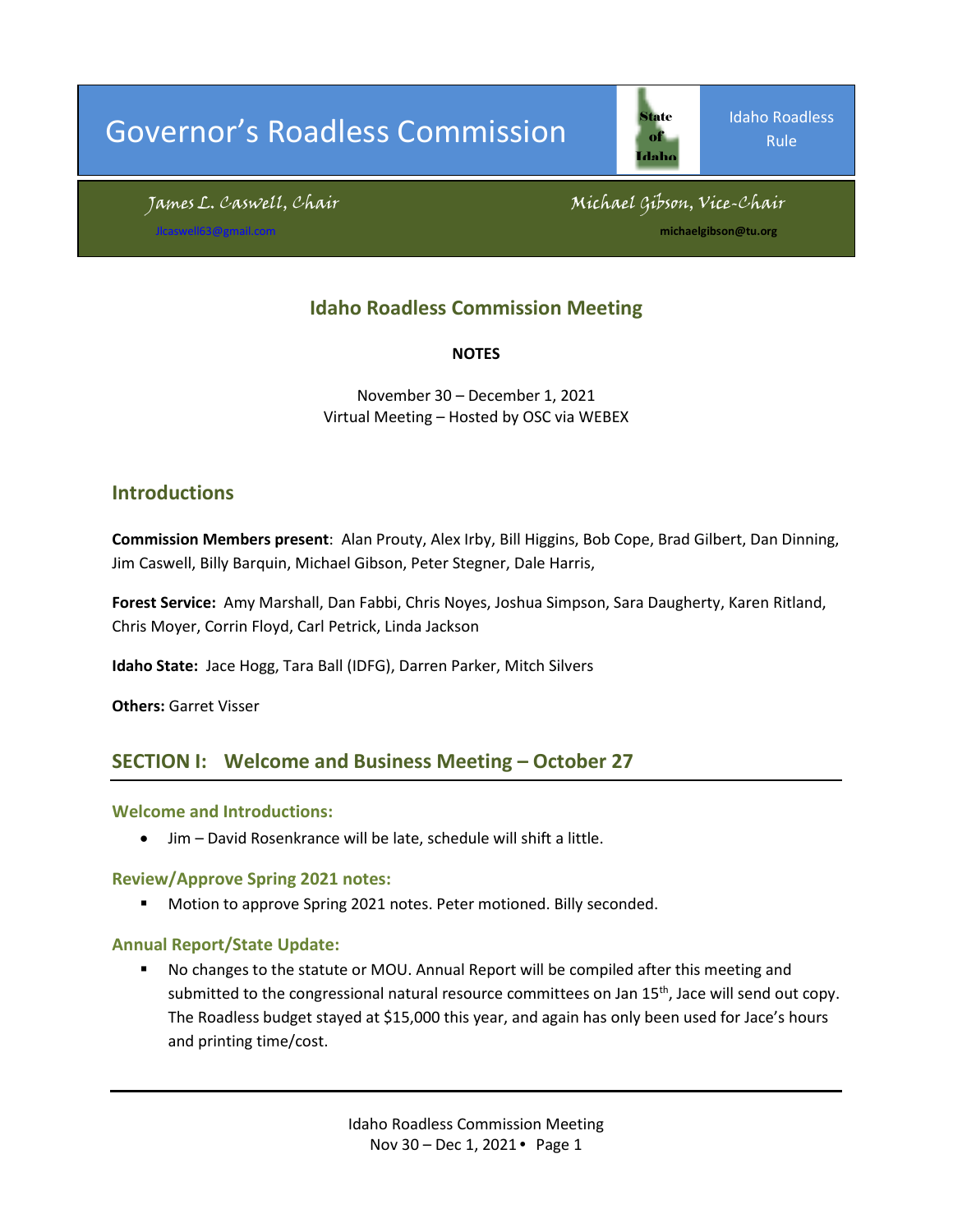#### **Reinventory/Theme Change:**

• David: The FS has a process in mind. Subcommittee meeting January for those discussions. Amy will provide a document for what it takes to make theme or boundary changes.

#### **Substantially Altered: David Rosenkrance, Deputy R4**

• David: The FS ultimately decided not to issue a guidance paper, it is used infrequently and that the IRC is the best avenue to discuss how this is interpreted on a case-by-case basis. In the future, the commission will review a future situation and try to come up with an informed recommendation with Forest.

# **Section II: Project Updates and New Projects**

#### **Non-Timber, Roads or Minerals Small Projects**

The following Table provides a summary of new small projects that have *no tree cutting, road construction/reconstruction, or mineral activities*. Projects that include any of these activities are addressed individually below the table.

#### **Discussion**

- **Amy presented.**
- PNF Payette Lake Trail East Side
	- Elt: What kind of money is being used to pay for this? Parks and Rec? Michael: CIMBA mountain biking group funding and parks and rec. Amy email to commission 11/30/2021: There is no funding committed at this time. They don't usually secure the funding until after the NEPA is done, but CIMBA proposed the project so they will be looking for the funding and possibly Idaho Dept. of Parks & Recreation.
- C-TNF West Fork Mink Trail and Watershed Improvement
	- Elt: motorized trail or no? Jim: Is this joint state funding as well? Amy email 11/30/2021: Idaho Dept. of Parks and Recreation will contribute \$26,500 and Idaho Department of Environmental Quality \$10,389.
- S-CNF Leadbelt Rider's Camp Corral
	- No comment

# **Day 1 Public Comment: No comment Day 2 Public Comment: No comment Individual Projects by Forest:**

Following are the generally larger, individual projects. These projects may or may not require the use of an exception under the Idaho Roadless Rule.

(Since we were running ahead of schedule, Payette folks weren't on yet so Caribou Targhee presented first – see notes below). Follow through implementation Bring back Day Two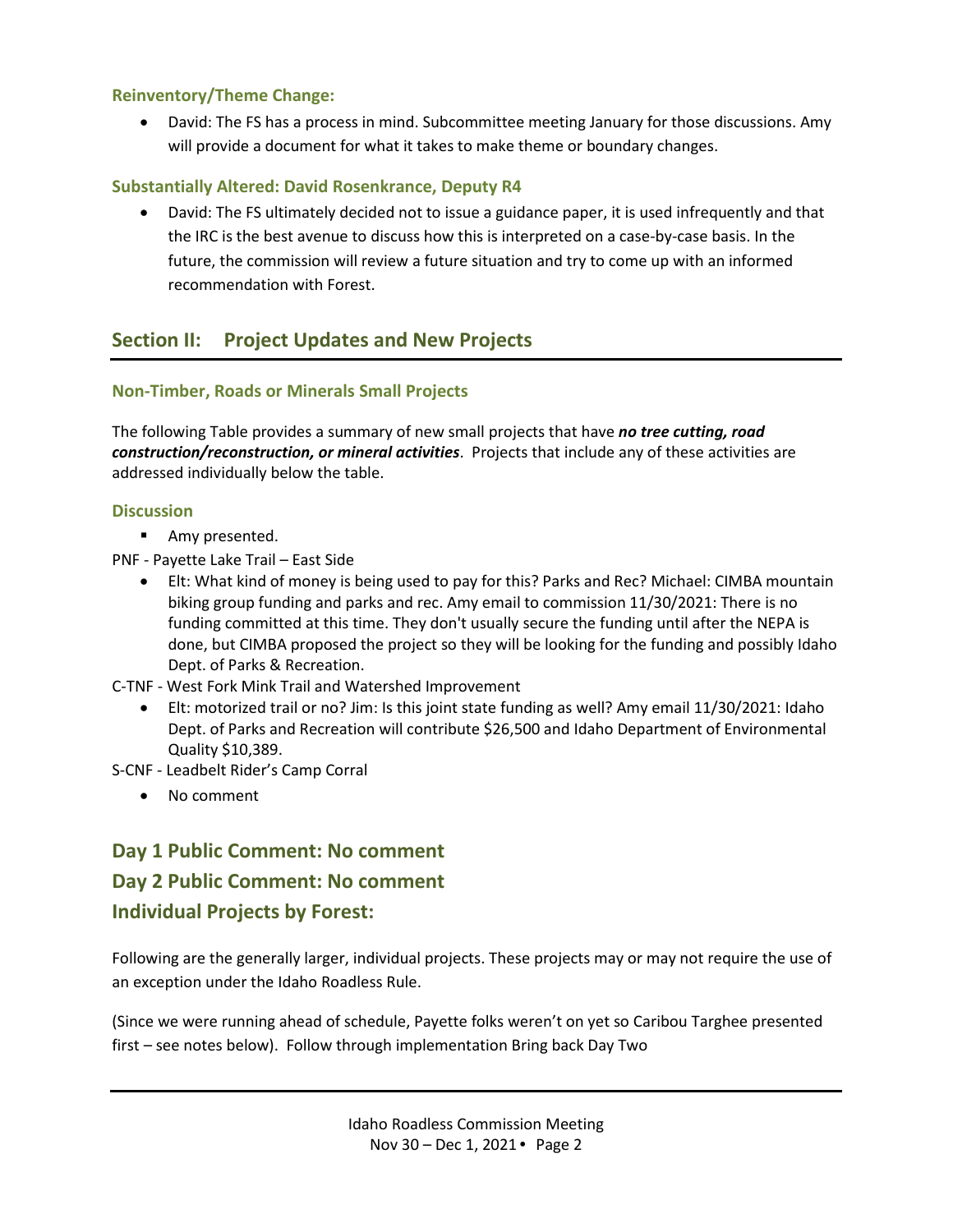# **Idaho Panhandle National Forest** Kevin Knauth, Carl Petrick

Carl Petrick introduced as the new Forest Supervisor Westside Restoration…………………………………………………………………………………..Update/Status

• Jim: timeline for implementation? FS: First sale being bid on currently, second bid is coming out Q1 FY24, all burning is authorized whenever burn window is ideal. Dan: who where other partners on this project? Kevin: IDL (GNA), BLM, IDFG (Kootenai Wildlife Refuge). BLM will sign decision soon. Bill: does this project overlap with Boulder project? Kevin: No this does not. Michael: This project is a good project to see through implementation and continue to have updates as it occurs over the next few years. Burning and rec improvements could happen very soon. Michael: Add section on large project follow up. This would be a good project for a field trip.

# **Payette National Forest** Piper Goessel, Sara Daugherty, Rita Bennet, Joshua Simpson

# **11/30/21**

Payette NF Projects with Idaho Roadless Areas................................................Vicinity Map General landscape burning (Big Creek Fuels and Brush Mtn no BP)……………..Update/Status

- Big Creek: Elt: why did the timber sale fall through? Piper: combo of quality or material and long haul route, timber bid and labor issues.
- Brush Mountain: No questions.

Rapid River Travel Management.......................................................................Update/Status

• Jim: What's the timeline? Rita: Draft decision February. Alan: What did the comments say? Rita: They referred to sense of place and what was under Special Use Order. Elt: How many comments were for motorized and for non-motorized? Rita: Doesn't have a count, but there were comments for motorized and non-motorized.

East Fork South Fork RAMP...............................................................................Initial Briefing

• Billy: when is a trail a road? If a motorized trail is open to all vehicles… There should be a larger discussion around how roads are defined, and if there is a negative outside perception on how the IRC allows these routes to be maintained or used. Elt: Sugar Creek area is a sticking point in Valley County. Big Creek/Yellow Pine collaborative could not agree.

Railroad Saddle................................................................................................. Initial Briefing

• No questions.

# **12/1/21 Kevin Knesek**

Stibnite Gold EIS ............................................................................................. Update/Status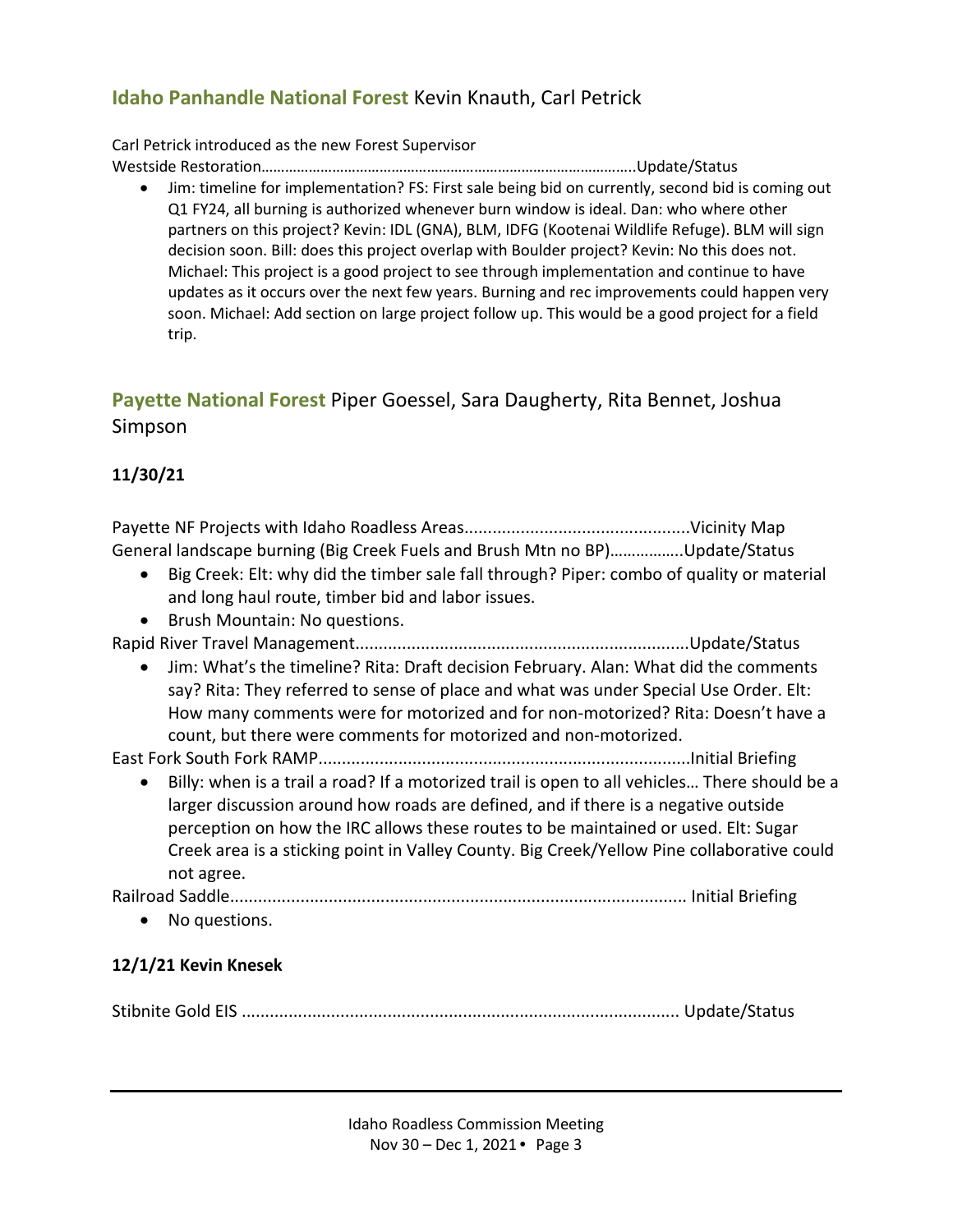- Late 2020, modified plan of operations received. Midas changed to Perpetua, and the Modpro2 was created to reflect updates to groundwater data (less than they thought). Changes: size of pits (smaller), location of gravel pits, surface water feature (stibnite lake) as a water temperature buffer, started getting tech documents March 2020 through now, FS reviewing them currently. FS has thoughts about assumptions made and data that the assumptions are based on. FS: did the draft EIS and additional information require public comment? Yes, so a supplemental EIS will be developed. Modpro2: generally less impactful, but there are some assumptions… availability of groundwater and how much needs to be treated, especially if lake is drained. The FS has not decided if it agrees with 2019 groundwater data in modpro2, and analyzing water temperature. Supplemental: easier to read and more in depth, separate technical information from narrative, comments will be addressed through incorporation of substantive comments. Mining: reduce environmental impacts as much as possible and alt 1 and alt 3 did not meet those criteria. Supplemental will not have alt 1 or 3. Two action: modpro2, and the original alt 4. This will include travel route analysis – Johnson Creek-Stibnite route includes a lot of work to bring it up to safety standards and protection for avalanches. Disclose effects. Burnt Log Route hasn't changed. Jim: The only connection to this project for roadless is access, and the FS is still trying to figure this out. 1872 exemptions with mining rule. RR doesn't stand in the way for mines to get access, does impact who gets to use it. Sitka: modpro2 has access through mine site (public notices for closures), during closure still looking at public proposals, public could use burnt log. Under other alternative with Johnson creek as only route. Jim: Lets keep this on agenda with a very brief update.
- Timeline for supplemental EIS: March, maybe May 2022

# **Boise National Forest** Noe Reyes, Jake Strohmeyer, Ryan Jones

Payette-Ola C Allotment Bull Trout Protection…………………….………..…………………Initial Briefing

• Elt: Will permittees do this under their permit? Permittees will be implementing project and in charge of maintenance. Dan: Trees are pushed to the ground by snow. Trees may be felled to fix any holes that develop. John Robison: There are forest protections/design features for meeting riparian conditions. Min. 30 ft from streambank, 3.5 snags per acre, retain legacy trees. How much have you worked with permittees to date? Multiple field trips with fish biologists and concern from permittees about the amount of work. Elt: No motorized equipment will be used.

Southwest Idaho Resilient Landscape (SWIRL) …………………………………………………Initial Briefing

• EA for forest wide prescribed fire. No treatment in wilderness or Research natural areas. Annually – close to 60,000 acres max, HUC 5, not more than 25% per year. Decision Feb 2023. Cope: what options do you have when complying with the clean air act? We won't want to exceed the Clean Air Act, even with an exception. Elt: too bad we couldn't burn this year, this would have been a good year.

Tamarack Resort Proposed Expansion Special Use Permit……………………………………………………Initial Briefing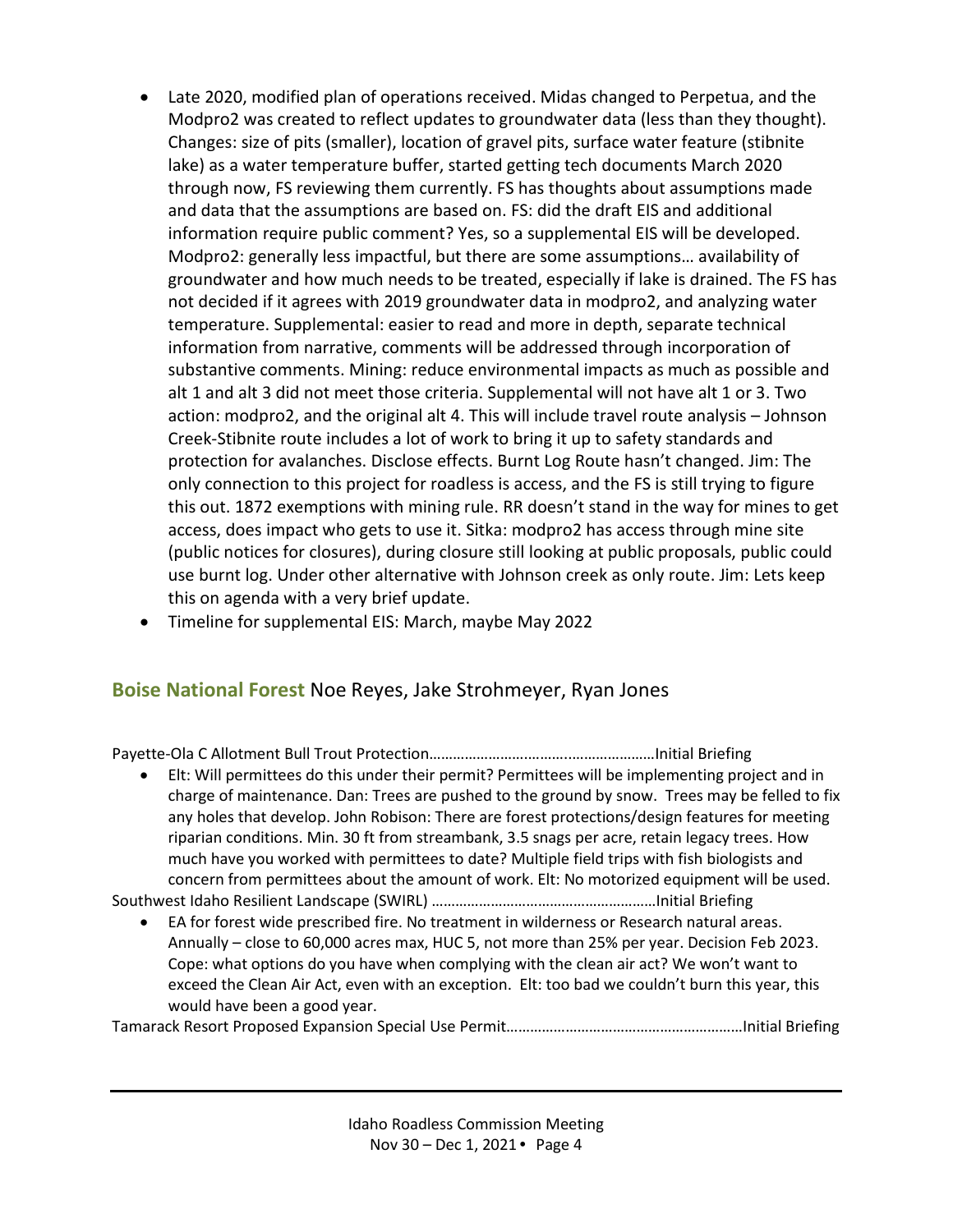• 5 new lifts, summit to base gondola, new 10,000 acre guest use facility. EIS. Proposal has been submitted, but not accepted. Billy: is building a ski resort within the spirit of the roadless rule, and this isn't currently in line with the forest plan. CPZ creep – keep building further into the forest. Bill: This seems ripe for a theme change discussion to maintain the integrity of the rule. Being within the confines of the roadless rule seems silly. Can't imagine any roadless characteristics remaining. Elt: Was this a previous phase of tamarack? In the roadless EIS there was no proposed expansion. Not completely new, but it never got to this stage before the existing resort was constructed. Jim: solution around a theme change. Jake: Theme change or boundary adjustment? Which does the commission prefer, what is the suggestion? Brad: the forest plan could label this area as a special area, not change the roadless rule. John (ICL): Lifts and lodge implemented, would tamarack ask for WUI treatments and actually having more cutting than just implementation, and outside of the roadless. FS: Proposal does mention WUI, and that the forest around tamarack is pretty departed so its already a tough fire management issue with no proposal. SUBCOMMITTEE ITEM.

# **Caribou Targhee National Forest** Ashly Kula, Deb Flowers, Dylan Johnson, Arik Jorgensen, Louis Wasniewski

East Palisades Hazardous Fuels Reduction……………..……………………………………………Update/Status

• Efforts for cross boundary work with private. Billy: Commission appreciated great delineation of CPZ

Caribou Prescribed Fire Restoration………………………………………….…………………………Update/Status

• Objection period starts Jan 1. Comments? 30% - 50% of individual burn blocks will actually be burned. No more NEPA, but have burn plan and have section 7, SHIPO, forest plan compliance. Jim: there are some lessons learned here.

Bear Lake West Hazardous Fuels Reduction and Restoration…………………….…………Update/Status

• No comment

Caribou Basin Small-Scale Gold Placer Mining………………………………………………………Update/Status

• Objection period: ICL, Y2Y, added mitigation measures and added monitoring. Elt: does placer mining require reclamation bonding? Mel: Small scale-permit with the state. No POO with us and no bonding required. Elt: is it 50ft of contiguous disturbance per person or over project area per year? Amy (email 11/30/21): 50 feet contiguous is per sluice. Ashly Kula followed up with our geologist on the project and she said that we do hold reclamation bonds for the highbanking under a Plan of Operations. Bonds are typically ~\$800 per operation and refundable if the miner fully reclaims the site. The projects are really small, though.

Stone King Vegetation Restoration………………………………………………………..………………Initial Briefing

• Jan 2022 scoping. CE, possibly an EA. No roads in backcountry restoration? Yes.

Lower Wells Canyon Road Realignment…………………………………………………………………Initial Briefing

• Dan Denning: this is in general forest? Yes. Forest Plan would be supportive of this kind of work.

**Nez Perce - Clearwater National Forest** Marty Mitzkus, Zach Peterson, Karen Ritland, Ron Tipton, Dan Fabbi, Zoanne Anderson, Graydon Galloway, Andrew **Skowlund**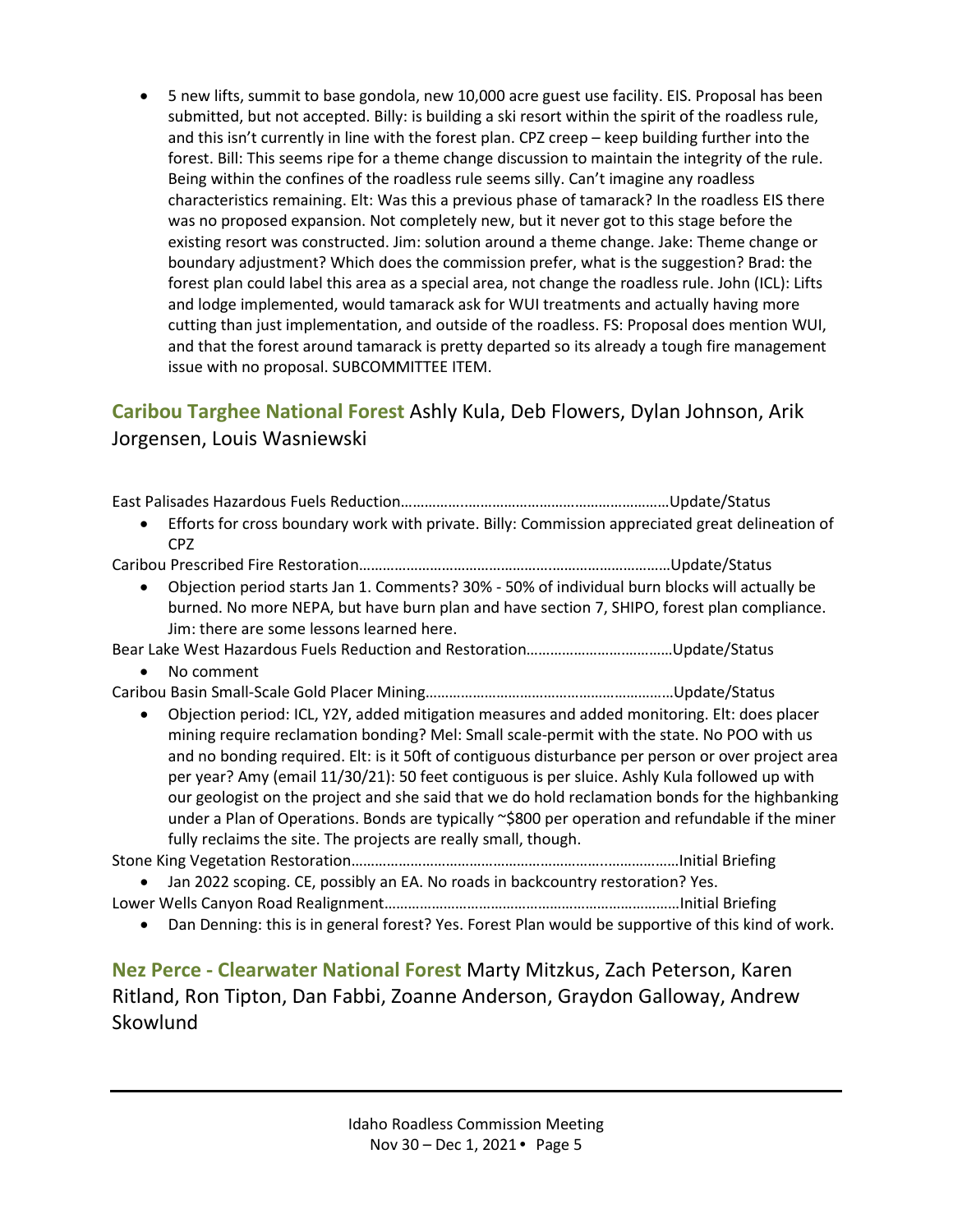| Still finalizing BA, final decision late 2022. Dan: If a forest plan changes a theme, the<br>forest keeps the change, then roadless has to evaluate theme change. FS: roadless rule<br>takes precedent over Forest Plan. |  |
|--------------------------------------------------------------------------------------------------------------------------------------------------------------------------------------------------------------------------|--|
|                                                                                                                                                                                                                          |  |
| No comment<br>$\bullet$                                                                                                                                                                                                  |  |
|                                                                                                                                                                                                                          |  |
| No comment                                                                                                                                                                                                               |  |
|                                                                                                                                                                                                                          |  |
| No comment<br>$\bullet$                                                                                                                                                                                                  |  |
|                                                                                                                                                                                                                          |  |
| Alan/Jim: This project has been in planning for multiple years (4) and it just burned up<br>$\bullet$                                                                                                                    |  |
| anyway, so the whole point of the project is a little moot at this point.                                                                                                                                                |  |
| Bill: 36 million suppression cost, would the project being implemented reduce that cost?<br>$\bullet$                                                                                                                    |  |
| Remains to be seen. Brad: structures lost? No, encroached on 222 road.                                                                                                                                                   |  |
| No Comment                                                                                                                                                                                                               |  |
|                                                                                                                                                                                                                          |  |
| Jim: What kind of comments were received during scoping? Andrew: Scale of project,<br>$\bullet$                                                                                                                          |  |
| too small for rx fire, sediment inputs? SHIPO is also taking a long time to clear, working                                                                                                                               |  |
| to work around those.                                                                                                                                                                                                    |  |
|                                                                                                                                                                                                                          |  |
| No comment                                                                                                                                                                                                               |  |
|                                                                                                                                                                                                                          |  |
| No comment<br>$\bullet$                                                                                                                                                                                                  |  |
| Jace - I had to bring back all but, minerals projects and red siegel. do we have any other                                                                                                                               |  |
|                                                                                                                                                                                                                          |  |
| notes maybe Michael?                                                                                                                                                                                                     |  |

#### **Closing Thoughts:**

Jim: Should the commission write letter about the effectiveness of Rx fire and keeping the management options open? Air quality issues, implementation consultation, there area lot of unknowns.

Higgins: "tinkering around the edge" look at a variety of tools.

Large concern: that Rx fire becomes part of the FS agency culture and other management considerations will fall to the wayside.

**12/1/21 Introductions**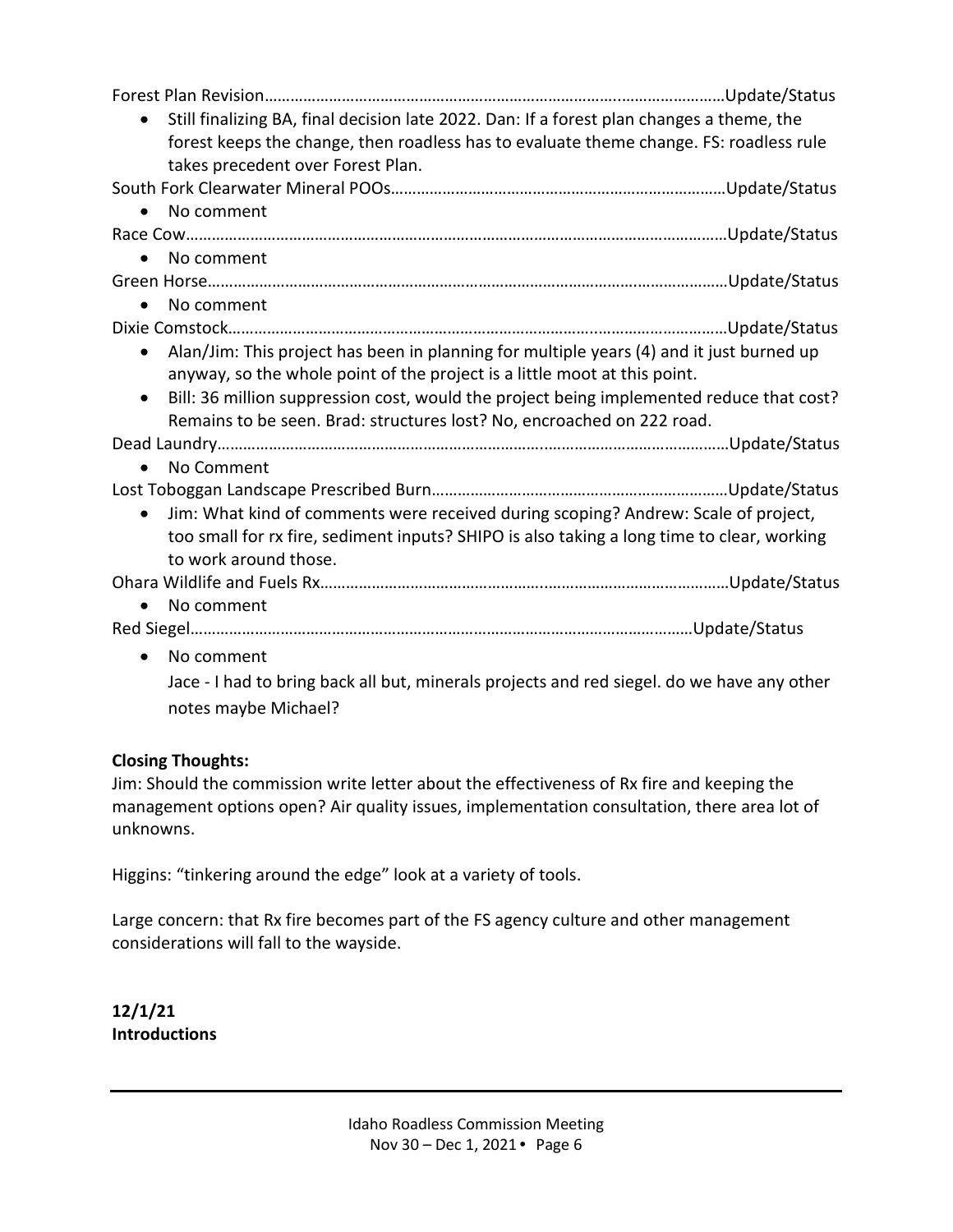Michael: Add place in the agenda for long term tracking of projects. Marked on spreadsheet as they move through. Periodically ask for spreadsheet. Jim: The commission will work on drafting a Rx fire letter.

**Salmon Challis National Forest** Chuck Mark, Jeff Hunteman, Ken Gebhardt, Clayton Collins, Heather DeGeest, Glen Brighton?

Forest Plan Revision ......................................................................................... Update/Status

• Mary Farnsworth and Chuck decided to move forward: two separate forest plans. Stagger analysis. Start with Salmon forest plan first. Take a look a previous work, three concurrent processes. Have drafted – need for change, W&S River eligibility, Species of Conservation Concern. Also start with econ analysis. Working on timber feasibility study with u of I, rocky mtn research station, contactors, Custer County. Revising plans over the next 4 – 6 years. Brad: will roadless areas be altered through forest planning? Michael: is there any ground truthing that will happen with the roadless areas? Chuck: yes, especially surrounding potential wilderness areas. Brad: boundary change could be added as forest planning fourth concurrent process.

Sheep Creek Vegetation Improvement ............................................................ Update/Status

• Third update for this project. 42,000 acre project. Backcountry restoration. Major tribs to north fork and main salmon river. 28,000 rx fire. Timber harvest. Aspen, whitebark pine, ponderosa pine, doug fir. 4 miles temp roads. No roads in roadless. LFRG field trips have happened. NOAA comments on draft biological assessment. Timeline: scoping 2022.

Bayhorse V2 ..................................................................................................... Update/Status

• Brad: Can you specify the comment on not meeting roadless rule intent? Jeff: The comments fairly generic. Nothing specific. During scoping, there were general concerns about activity inside roadless and how it effects roadless characteristics. Follow-up - Did we get it done in May 2022?

Big Creek Restoration ..................................................................................... Update/Status

• 71,200 acres. CE. Veg treatments, no road building, treatment units will be built after project area is authorized. 61,000 acres in backcountry restoration. Timeline: Winter 2022.

S-C Fuels Reduction and Restoration .............................................................. Update/Status

• EA condition based. EA and draft decision, then objections.

Darling Creek ................................................................................................... Initial Briefing

• CE, scoping winter 2021. Jim: is this included in forest wide projects? Why is Big Creek and Darling separate? Timing.

Big Gulch Forest Products ................................................................................ Initial Briefing

• Harvest, post and pole, personal use (70 acres, 60 acres IRA). No roads. Just went out for scoping. In CPZ? Brad doesn't think there are any communities close to the project, no CPZs.

Navarre Exploration Drilling ............................................................................ Initial Briefing